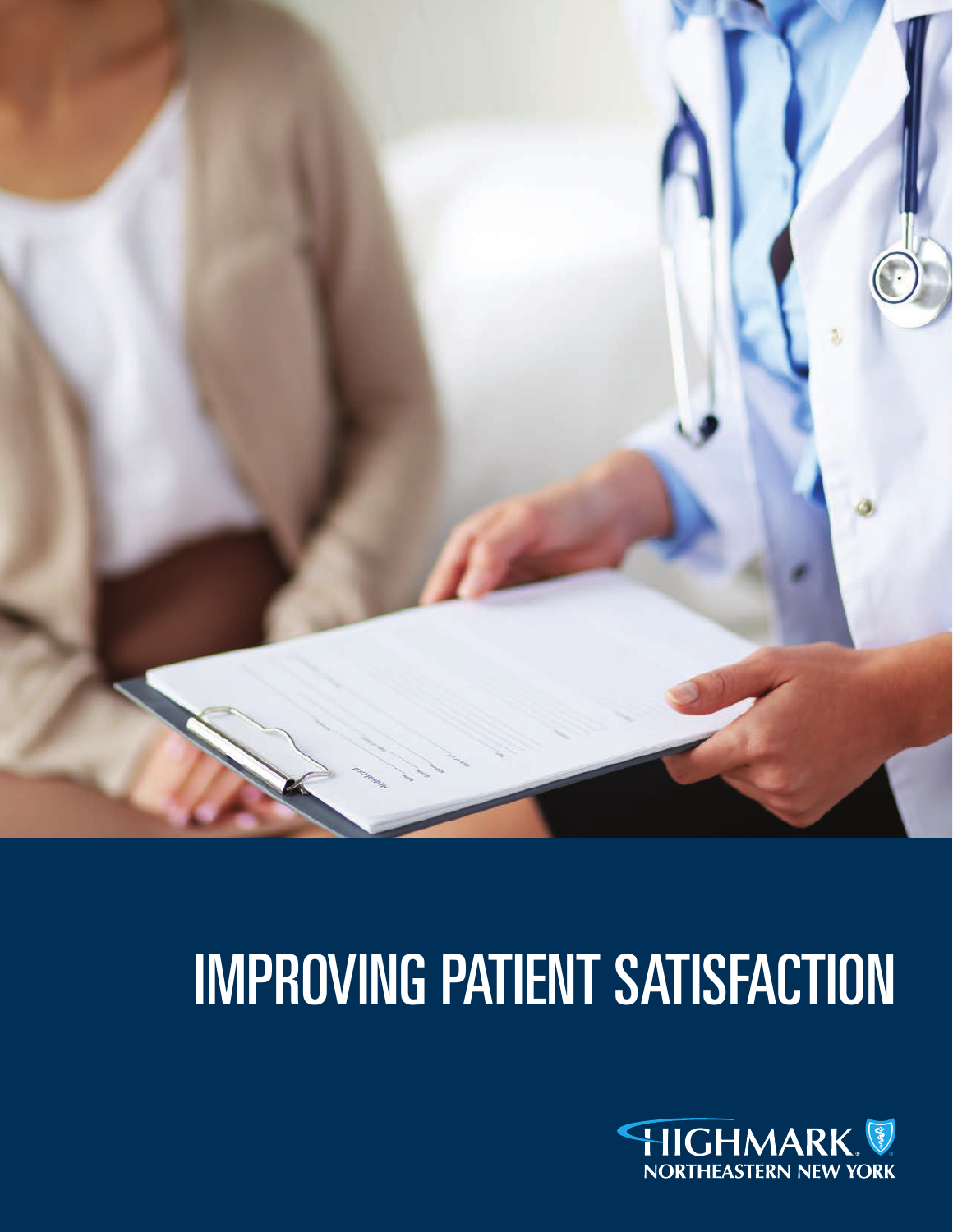Patient health care surveys are designed to measure quality of care and patient satisfaction. Results of these surveys can impact Medicare Star ratings and physician reimbursement in certain programs. Two of these key health care surveys are:

- The **C**onsumer **A**ssessment of **H**ealthcare **P**roviders and **S**ystems (CAHPS) survey —includes different versions for different organizations including hospitals, provider groups and health plans
- The Medicare **H**ealth **O**utcomes **S**urvey (HOS) consists of a baseline and follow-up where Medicare Advantage members self-report their health status, physical and mental functioning, and quality of life over a two-year period

These surveys have increased in importance as they've become more heavily weighted. As another way of measuring performance, patients can also leave reviews of their physicians online.

### **Here are tips on how to get the best reviews and patient survey results:**

#### **Care coordination**

- Ensure you are sharing pertinent clinical information with your patient's other providers
- Use direct messaging through a health information exchange, such as HIXNY, as an easy and HIPAA-compliant way to share information
- Have an up-to-date list of your patient's medications at each visit, which you can verify using your electronic health record or health information exchange and your patient's own list
- Offer to assist with setting up tests and referral appointments
- Follow-up with your patient on test results (such as bloodwork or an X-ray) in a timely manner, even if results are normal

### **Access to care**

- Leave some open appointment slots each day for urgent and post-inpatient visits to support continuity of care and help you stay on time
- Ideal patient wait times are 15 minutes or less shorten perceived wait time by assigning staff to perform preliminary work-up activities (such as blood pressure, temperature)
- Be proactive and schedule tests, screenings, or physicals for your patients ahead of time
- Provide brief and frequent updates for any provider delays, and offer options to reschedule or be seen by another provider

## **Monitoring physical activity**

- Have medical assistants assess patient's physical activity level, if possible
- Conduct an annual wellness visit; review and address health assessment results as needed
- Refer to health insurance plans for health coaching and fitness programs, such as SilverSneakers®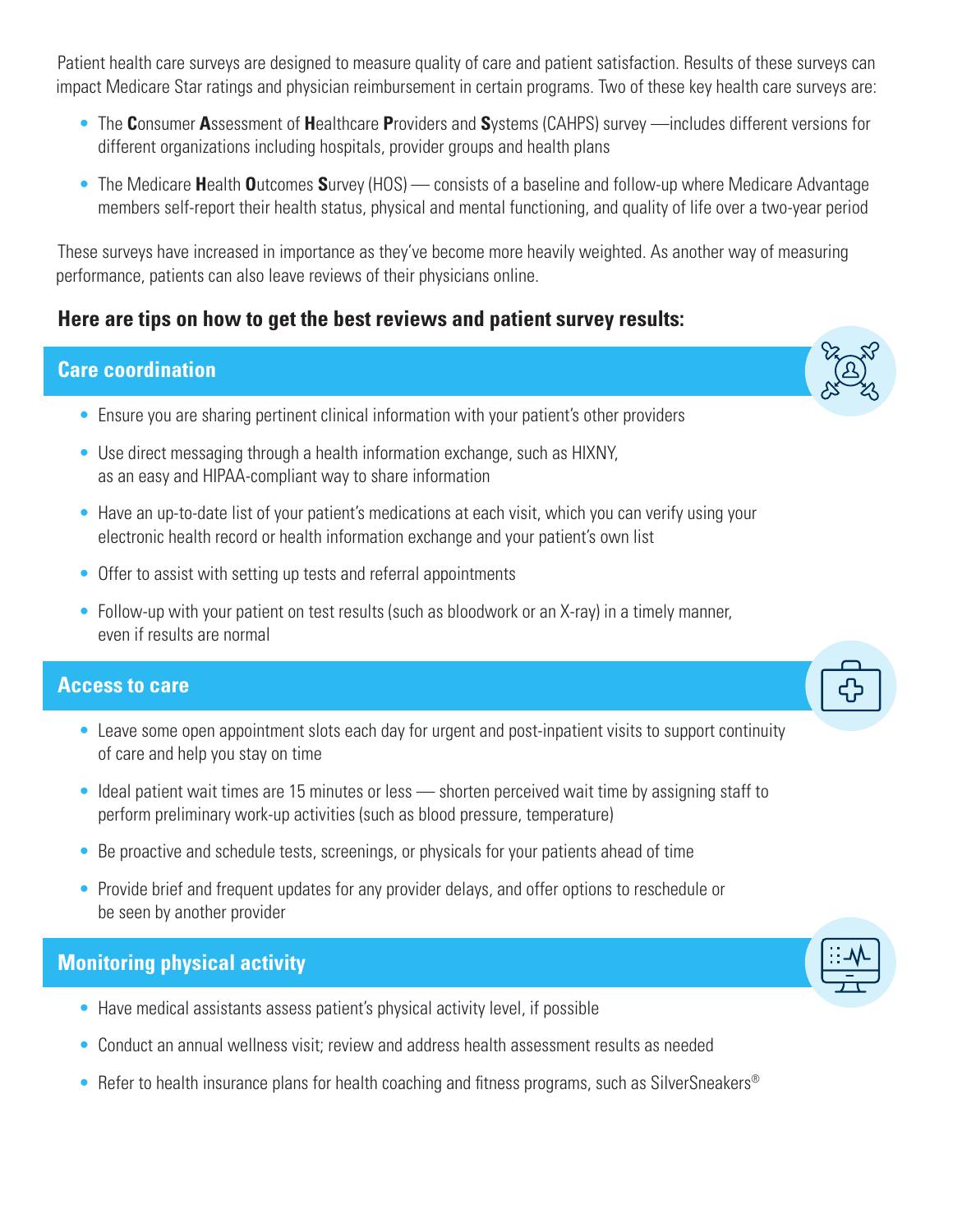#### **Reducing risk of falling**

- Use validated tools to screen for falls risk
- Develop a falls risk reduction plan for patients who screen positive
- Be sure to document the screening (and falls risk reduction plan if performed) using the appropriate CPT II code on your claim
- Provide fall prevention interventions, such as promoting regular exercise, strength and balance activities, and regular eye exams
- Perform regular medication review to identify medications that increase falls risk
- Provide educational materials about fall prevention

Visit **cdc.gov/steadi/materials.html** for additional information and materials.

### **Improving bladder control**

- Be sure to ask the patient if they have experienced urinary incontinence, as patients may be hesitant to ask about this themselves
- Evaluate the severity and impact of urinary incontinence on the patient's quality of life and involve them in decisions about treatment options